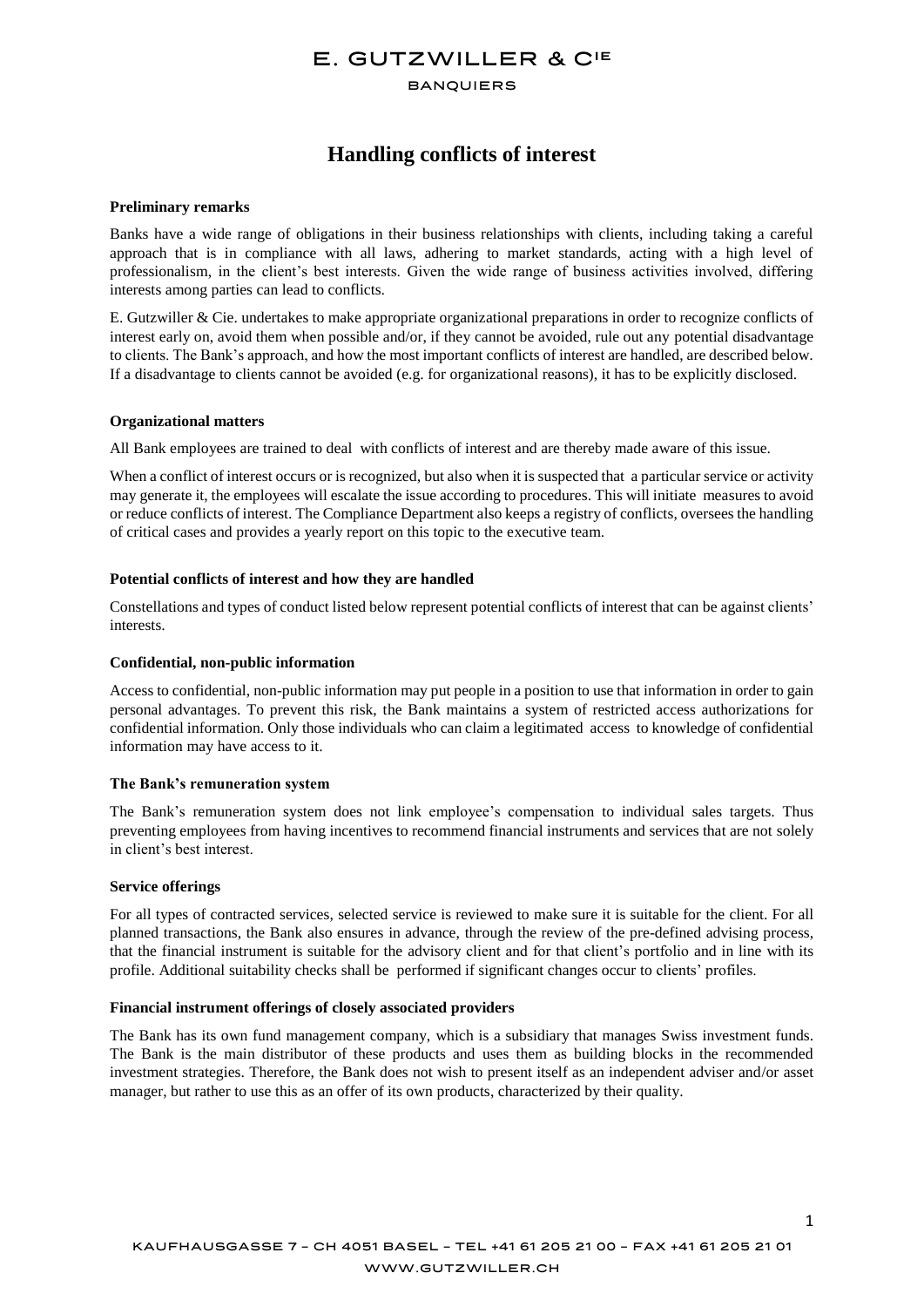# E. GUTZWILLER & CIE

#### **BANQUIERS**

### **Pricing models**

The Bank uses a balanced palette of pricing models to be as close as possible to the costs-by-cause principle. As a rule, transaction-dependent fees are applied only with services for which the client holds decision-making power. Therefore, an all-in fee is recommended for clients with an asset management mandate. If an asset management client wants a price model with transaction-dependent fees, that client is advised of the associated potential conflicts of interest.

### **Receipt of bonuses**

Bonuses define any compensation of third parties in the context of providing a service for clients. Including reimbursements of broker's fees, placement commissions, retrocessions, commissions, discounts and other benefits.

The Bank sometimes receives bonuses from external fund platforms for the placement of external products. In quality of owner of the fund management company, the Bank also receives a dividend. External sub-distributors receive bonuses for the placement of the bank's products.

Bonuses received by the Bank are generally remitted to our clients.

#### **Financial analyses**

The Bank obtains analysis services from external providers, which fees are paid from its own funds. Cross-funding through other services, for example with securities trading, is not allowed.

The Bank also performs, on its own, financial analyses for the investment universe of financial instruments and investment products, which are made available to clients. Particular attention is taken to ensure that analysed reports are distributed simultaneously to all interested groups.

The analysts do not accept any payments from individuals with an interest in the result of a financial analysis. In the case of closely associated institutions, analysts will look into the matter objectively. In case of doubts, analysts will recuse from dubious operation.

#### **Securities trading**

The Bank adheres to an internal Policy in order to optimally execute customer orders. A relevant fact sheet on "Principles of Order Execution ("Best Execution")" is available to clients and can be downloaded from the Bank's website.

Client's orders are executed or forwarded systematically in the order in which they are issued. However, several similar orders, from different clients, may be bundled in order to receive a better price and also treat all clients equally. In the case of limited allocations (for example, issuance of shares), the same linear reductions are made for all clients.

#### **Employee transactions**

The legislative body has issued market conduct rules that prohibit the misuse of *insider information, front running, parallel running, after running, market manipulation*, etc.

The Bank relies on internal instructions to regulate the way employees handle these transactions Those instructions regulate the types of conduct, processes and regular monitoring measures to ensure that employee transactions do not affect the interests of the Bank and of clients.

# **Personal relationships with clients**

In the event of personal relationships that could impair the objectivity of their assessments, Bank employees are required to distance or recuse themselves from transactions involving a potential conflict of interests. A specified neutral entity makes decisions about any unclear cases.